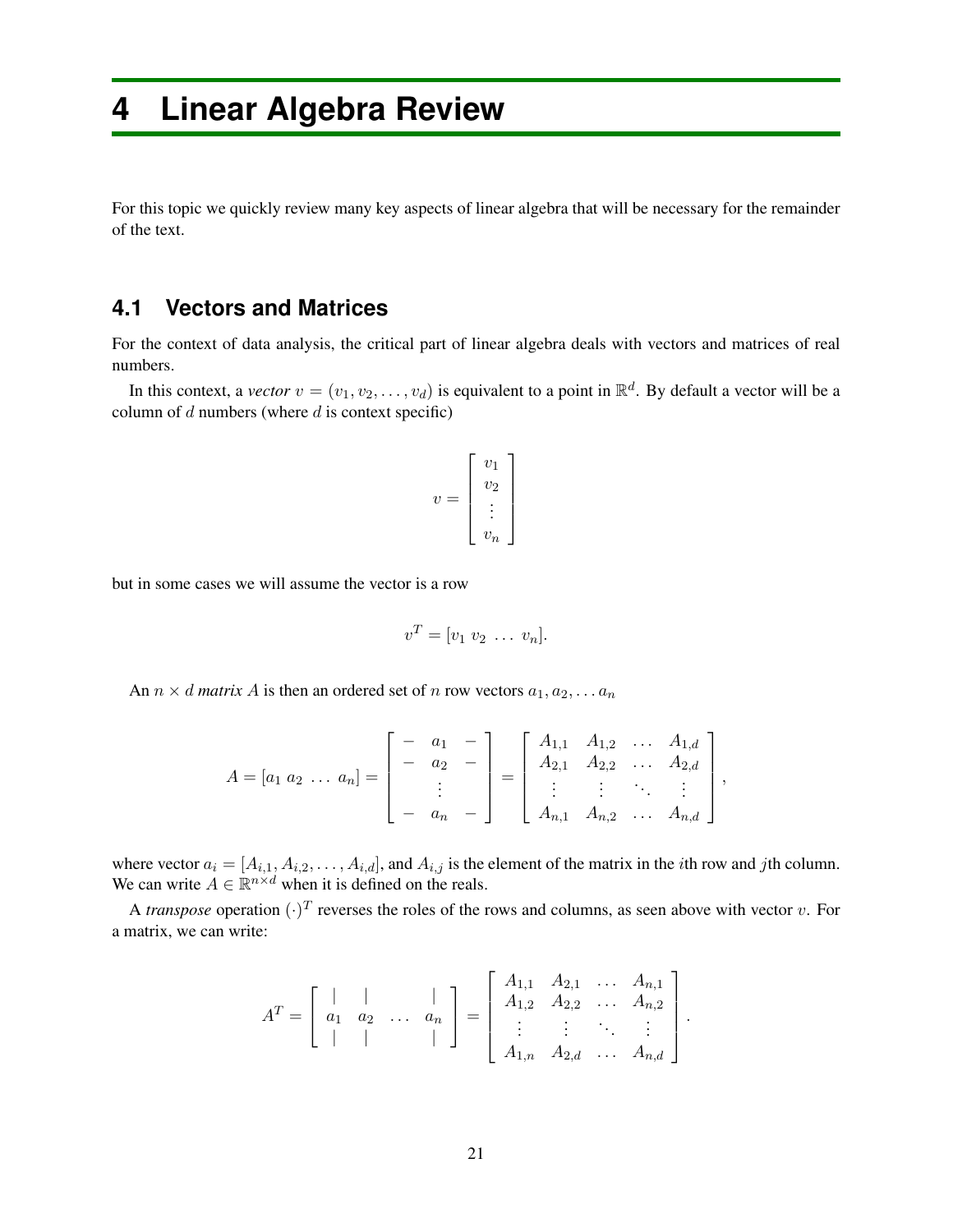#### Example: Linear Equations

A simple place these objects arise is in linear equations. For instance

$$
\begin{array}{rcl}\n3x_1 & -7x_2 & +2x_3 & = -2 \\
-1x_1 & +2x_2 & -5x_3 & = 6\n\end{array}
$$

is a system of  $n = 2$  linear equations, each with  $d = 3$  variables. We can represent this system in matrix-vector notation as

 $Ax = b$ 

where

$$
b = \begin{bmatrix} -2 \\ 6 \end{bmatrix} \quad x = \begin{bmatrix} x_1 \\ x_2 \\ x_3 \end{bmatrix} \quad \text{and} \quad A = \begin{bmatrix} 3 & -7 & 2 \\ -1 & 2 & -5 \end{bmatrix}.
$$

### **4.2 Addition**

We can add together two vectors or two matrices only if they have the same dimensions. For vectors  $x = (x_1, x_2, \ldots, x_d) \in \mathbb{R}^d$  and  $y = (y_1, y_2, \ldots, y_d) \in \mathbb{R}^d$ , then vector

$$
z = x + y = (x_1 + y_1, x_2 + y_2, \dots, x_d + y_d) \in \mathbb{R}^d.
$$

Similarly for two matrices  $A, B \in \mathbb{R}^{n \times d}$ , then  $C = A + B$  is defined where  $C_{i,j} = A_{i,j} + B_{i,j}$  for all  $i, j$ .

#### **4.3 Multiplication**

Multiplication only requires alignment along one dimension. For two matrices  $A \in \mathbb{R}^{n \times d}$  and  $B \in \mathbb{R}^{d \times m}$ we can obtain a new matrix  $C = AB \in \mathbb{R}^{n \times m}$  where  $C_{i,j}$ , the element in the *i*th row and *j*th column of *C* is defined

$$
C_{i,j} = \sum_{k=1}^{d} A_{i,k} B_{k,j}.
$$

To multiply *A* times *B* (where *A* is to the left of *B*, the order matters!) then we require the row dimension *d* of *A* to match the column dimension *d* of *B*. If  $n \neq m$ , then we *cannot* multiply *BA*. Keep in mind:

- Matrix multiplication is *associative*  $(AB)C = A(BC)$ .
- Matrix multiplication is *distributive*  $A(B+C) = AB + AC$ .
- Matrix multiplication is *not commutative*  $AB \neq BA$ .

We can also multiply a matrix *A* by a scalar  $\alpha$ . In this setting  $\alpha A = A\alpha$  and is defined by a new matrix *B* where  $B_{i,j} = \alpha A_{i,j}$ .

**vector-vector products.** There are two types of vector-vector products, and their definitions follow directly from that of matrix-matrix multiplication (since a vector is a matrix where one of the dimensions is 1). But it is worth highlighting these.

Given two column vectors  $x, y \in \mathbb{R}^d$ , the *inner product* or *dot product* is written

$$
x^T y = x \cdot y = \langle x, y \rangle = [x_1 \ x_2 \ \dots \ x_d] \begin{bmatrix} y_1 \\ y_2 \\ \vdots \\ y_d \end{bmatrix} = \sum_{i=1}^d x_i y_i,
$$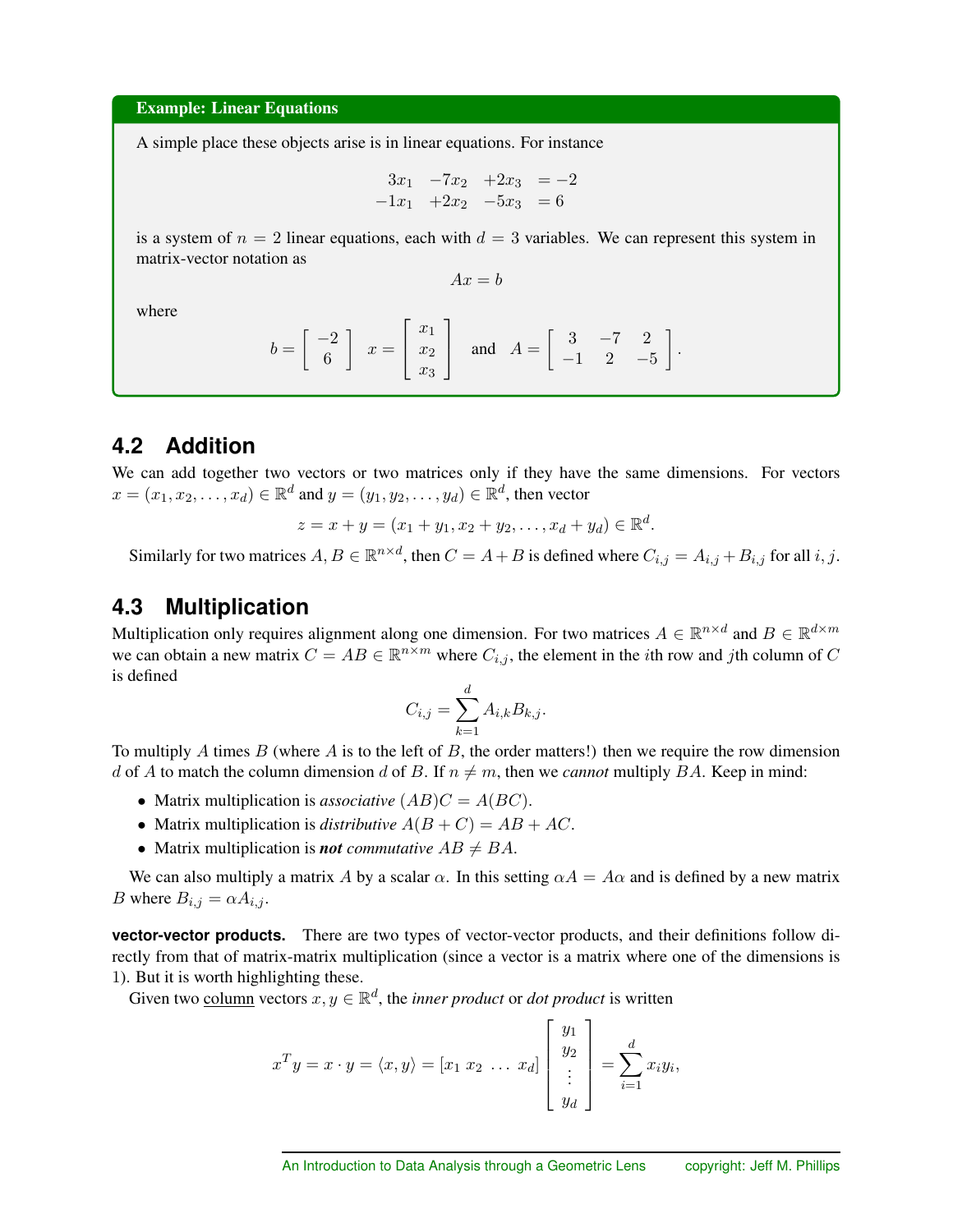where  $x_i$  is the *i*th element of x and similar for  $y_i$ . This text will prefer the last notation  $\langle x, y \rangle$  since the same can be used for row vectors, and there is no confusion with multiplication in using *·*; whether a vector is a row or a column is often arbitrary.

Note that this operation produces a single scalar value. The dot product is a linear operator. So this means for any scalar value  $\alpha$  and three vectors  $x, y, z \in \mathbb{R}^d$  we have

$$
\langle \alpha x, y + z \rangle = \alpha \langle x, y + z \rangle = \alpha \left( \langle x, y \rangle + \langle x, z \rangle \right).
$$

#### Example: Geometry of Dot Product

A dot product is one of my favorite mathematical operations! It encodes a lot of geometry. Consider two vectors  $u = (\frac{3}{5}, \frac{4}{5})$  and  $v = (2, 1)$ , with an angle  $\theta$  between them. Then it holds

$$
\langle u, v \rangle = \text{length}(u) \cdot \text{length}(v) \cdot \cos(\theta).
$$

Here length( $\cdot$ ) measures the distance from the origin. We'll see how to measure length with a "norm"  $\|\cdot\|$  soon.

Moreover, since the  $\|u\| = \text{length}(u) = 1$ , then we can also interpret  $\langle u, v \rangle$  as the length of *v* projected onto the line through *u*. That is, let  $\pi_u(v)$  be the closest point to *v* on the line through *u* (the line through *u* and the line segment from *v* to  $\pi_u(v)$  make a right angle). Then  $\langle u, v \rangle =$ length $(\pi_u(v)) = ||\pi_u(v)||.$ 



For two column vectors  $x \in \mathbb{R}^n$  and  $y \in \mathbb{R}^d$ , the *outer product* is written

$$
y^T x = \begin{bmatrix} x_1 \\ x_2 \\ \vdots \\ x_n \end{bmatrix} [y_1 \ y_2 \ \ldots \ y_d] = \begin{bmatrix} x_1 y_1 & x_1 y_2 & \ldots & x_1 y_d \\ x_2 y_1 & x_2 y_2 & \ldots & x_2 y_d \\ \vdots & \vdots & \ddots & \vdots \\ x_n y_1 & x_n y_2 & \ldots & x_n y_d \end{bmatrix} \in \mathbb{R}^{n \times d}.
$$

Note that the result here is a matrix, not a scalar.

**matrix-vector products.** Another important and common operation is a matrix-vector product. Given a matrix  $A \in \mathbb{R}^{n \times d}$  and a vector  $x \in \mathbb{R}^d$ , their product  $y = Ax \in \mathbb{R}^n$ .

When *A* is composed of row vectors  $[a_1; a_2; \ldots; a_n]$ , then it is useful to imagine this as transposing *x* (which should be a column vector here, so a row vector after transposing), and taking the dot product with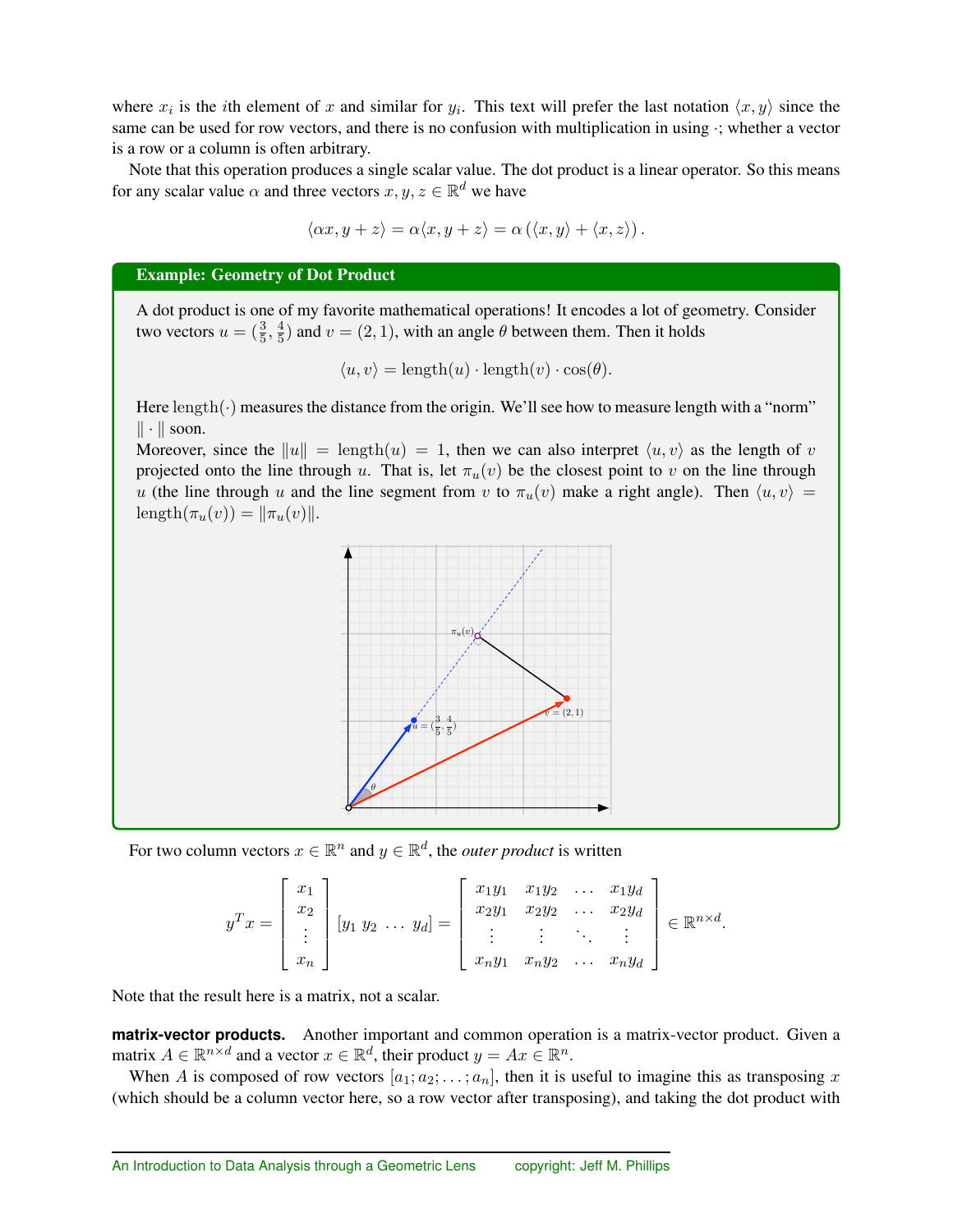each row of *A*.

$$
y = Ax = \begin{bmatrix} - & a_1 & - \\ - & a_2 & - \\ & \vdots & \\ - & a_n & - \end{bmatrix} x = \begin{bmatrix} \langle a_1, x \rangle \\ \langle a_2, x \rangle \\ \vdots \\ \langle a_n, x \rangle \end{bmatrix}.
$$

#### **4.4 Norms**

The standard *Euclidean norm* of a vector  $v = (v_1, v_2, \dots, v_d) \in \mathbb{R}^d$  is defined

$$
||v|| = \sqrt{\sum_{i=1}^d v_i^2} = \sqrt{\langle v, v \rangle}.
$$

This measures the "straight-line" distance from the origin to the point at *v*. A vector *v* with norm  $||v|| = 1$ is said to be a *unit vector*; sometimes a vector *x* with  $||x|| = 1$  is said to be *normalized*.

However, a "norm" is a more generally concept. A class called *L<sup>p</sup> norms* are well-defined for any parameter  $p \in [1, \infty)$  as

$$
||v||_p = \left(\sum_{i=1}^d |v_i|^p\right)^{1/p}
$$

*.*

Thus, when no *p* is specified, it is assumed to be  $p = 2$ . It is also common to denote  $||v||_{\infty} = \max_{i=1}^{d} |v_i|$ .

Because subtraction is well-defined between vectors  $v, u \in \mathbb{R}^d$  of the same dimension, then we can also take the norm of  $||v - u||_p$ . While this is technically the norm of the vector resulting from the subtraction of *u* from *v*; it also provides a distance between *u* and *v*. In the case of  $p = 2$ , then

$$
||u - v||_2 = \sqrt{\sum_{i=1}^d (u_i - v_i)^2}
$$

is precisely the straight-line (Euclidean) distance between *u* and *v*.

Moreover, all  $L_p$  norms define a distance  $D_p(u, v) = ||u - v||_p$ , which satisfies a set of special properties required for a distance to be a *metric*. This include:

- **Symmetry:** For any  $u, v \in \mathbb{R}^d$  we have  $D(u, v) = D(v, u)$ .
- **Non-negativity:** For any  $u, v \in \mathbb{R}^d$  we have  $D(u, v) \ge 0$ , and  $D(u, v) = 0$  if and only if  $u = v$ .
- **Triangle Inequality:** For any  $u, v, w \in \mathbb{R}^d$  we have  $D(u, w) + D(w, v) \ge D(u, v)$ .

We can also define norms for matrices *A*. These take on slightly different notational conventions. The two most common are the spectral norm  $||A|| = ||A||_2$  and the Frobenius norm  $||A||_F$ . The *Frobenius norm* is the most natural extension of the  $p = 2$  norm for vectors, but uses a subscript *F* instead. It is defined for matrix  $A \in \mathbb{R}^{n \times d}$  as

$$
||A||_F = \sqrt{\sum_{i=1}^n \sum_{j=1}^d A_{i,j}^2} = \sqrt{\sum_{i=1}^n ||a_i||^2},
$$

where  $A_{i,j}$  is the element in the *i*th row and *j*th column of *A*, and where  $a_i$  is the *i*th row vector of *A*. The *spectral norm* is defined for a matrix  $A \in \mathbb{R}^{n \times d}$  as

$$
||A|| = ||A||_2 = \max_{x \in \mathbb{R}^d} ||Ax|| / ||x|| = \max_{y \in \mathbb{R}^n} ||yA|| / ||y||.
$$

Its useful to think of these *x* and *y* vectors as being unit vectors, then the denominator can be ignored (as they are 1). Then we see that *x* and *y* only contain "directional" information, and the arg max vectors point in the directions that maximize the norm.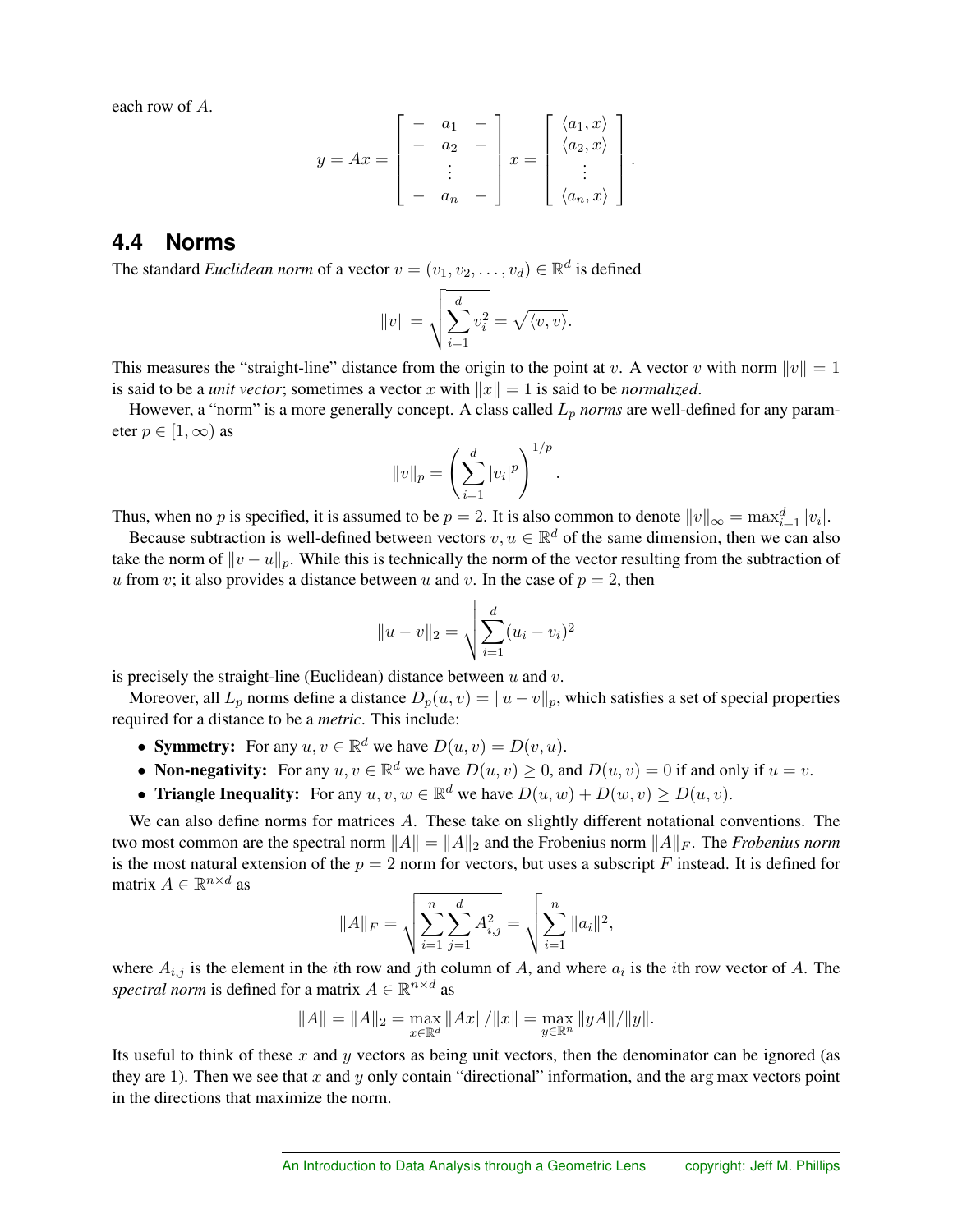### **4.5 Linear Independence**

Consider a set of *k* vectors  $x_1, x_2, \ldots, x_k \in \mathbb{R}^d$ , and a set of *k* scalars  $\alpha_1, \alpha_2, \ldots, \alpha_k \in \mathbb{R}$ . Then because of linearity of vectors, we can write a new vector in  $\mathbb{R}^d$  as

$$
z = \sum_{i=1}^{k} \alpha_i x_i.
$$

For a set of vectors  $X = \{x_1, x_2, \ldots, x_k\}$ , for any vector *z* where there exists a set of scalars  $\alpha$  where *z* can be written as the above summation, then we say *z* is *linearly dependent* on *X*. If *z* cannot be written with any choice of  $\alpha_i$ s, the we say *z* is *linearly independent* of *X*. All vectors  $z \in \mathbb{R}^d$  which are linearly dependent on *X* are said to be in its *span*.

$$
\text{span}(X) = \left\{ z \; \Big| \; z = \sum_{i=1}^k \alpha_i x_i, \; \; \alpha_i \in \mathbb{R} \right\}.
$$

If span(*X*) =  $\mathbb{R}^d$  (that is for vectors  $X = x_1, x_2, \ldots, x_k \in \mathbb{R}^d$  *all* vectors are in the span), then we say *X* forms a *basis*.

#### Example: Linear Independence

Consider input vectors in a set *X* as

$$
x_1 = \begin{bmatrix} 1 \\ 3 \\ 4 \end{bmatrix} \qquad x_2 = \begin{bmatrix} 2 \\ 4 \\ 1 \end{bmatrix}
$$

And two other vectors

$$
z_1 = \begin{bmatrix} -3 \\ -5 \\ 2 \end{bmatrix} \qquad z_2 = \begin{bmatrix} 3 \\ 7 \\ 1 \end{bmatrix}
$$

Note that  $z_1$  is linearly dependent on *X* since it can be written as  $z_1 = x_1 - 2x_2$  (here  $\alpha_1 = 1$  and  $\alpha_2 = -2$ ). However  $z_2$  is linearly independent from X since there are no scalars  $\alpha_1$  and  $\alpha_2$  so that  $z_2 = \alpha_1 x_1 + \alpha_2 x_2$  (we need  $\alpha_1 = \alpha_2 = 1$  so the first two coordinates align, but then the third coordinate cannot).

Also the set *X* is linearly independent, since there is no way to write  $x_2 = \alpha_1 x_1$ .

A set of vectors  $X = \{x_1, x_2, \ldots, x_n\}$  is *linearly independent* if there is no way to write any vector  $x_i \in X$  in the set with scalars  $\{\alpha_1, \ldots, \alpha_{i-1}, \alpha_{i+1}, \ldots, \alpha_n\}$  as the sum

$$
x_i = \sum_{\substack{j=1 \ j \neq i}}^n \alpha_j x_j
$$

of the other vectors in the set.

#### **4.6 Rank**

The *rank* of a set of vectors  $X = \{x_1, \ldots, x_n\}$  is the size of the largest subset  $X' \subset X$  which are linearly independent. Usually we report  $rank(A)$  as the rank of a matrix  $A$ . It is defined as the rank of the rows of the matrix, or the rank of its columns; it turns out these quantities are always the same.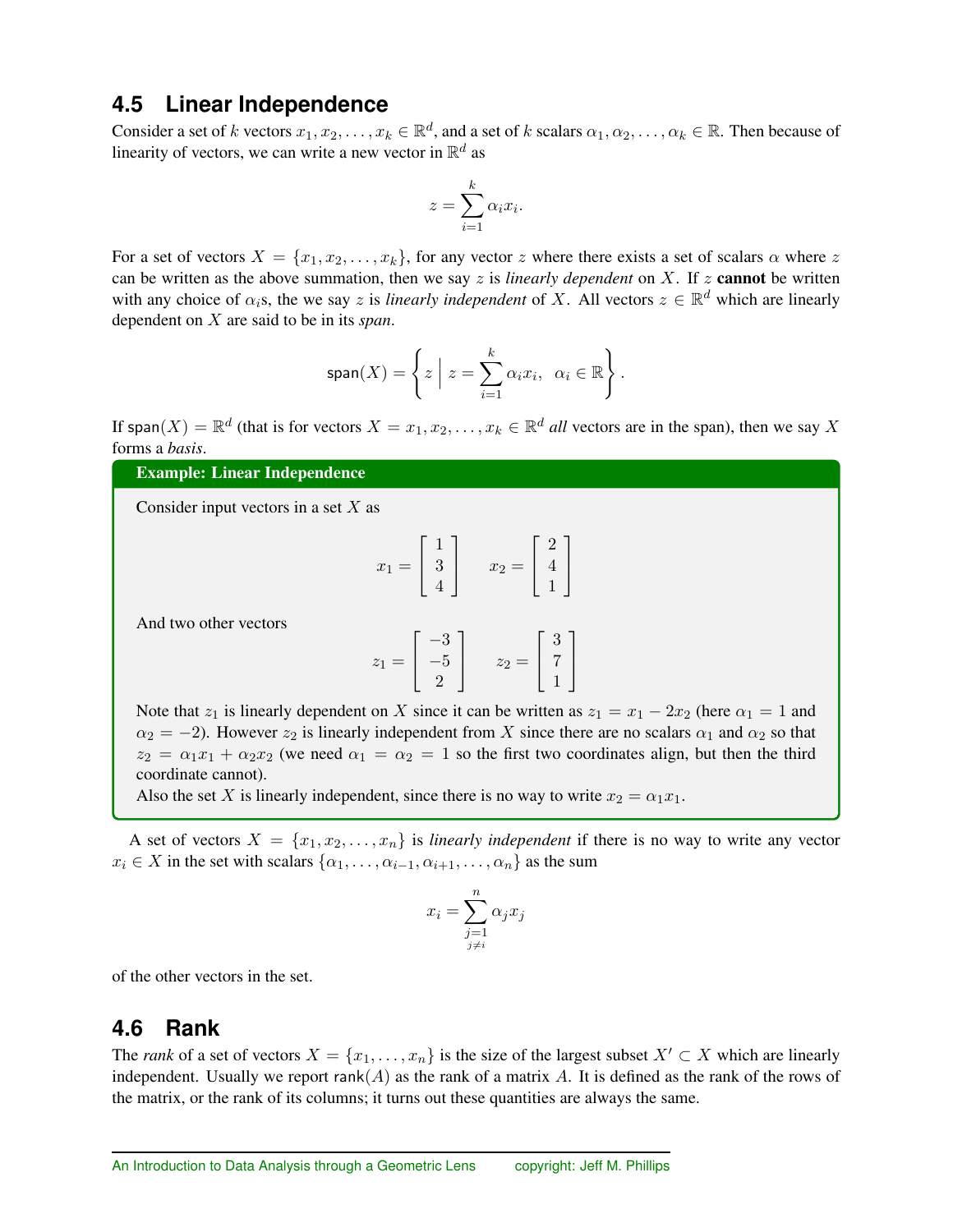If  $A \in \mathbb{R}^{n \times d}$ , then rank $(A) \le \min\{n, d\}$ . If rank $(A) = \min\{n, d\}$ , then *A* is said to be *full rank*. For instance, if  $d < n$ , then using the rows of  $A = [a_1; a_2; \dots; a_n]$ , we can describe *any* vector  $z \in \mathbb{R}^d$  as the linear combination of these rows:  $z = \sum_{i=1}^{n} \alpha_i a_i$  for some set  $\{\alpha_1, \dots, \alpha_n\}$ ; in fact, we can set all but *d* of these scalars to 0.

#### **4.7 Inverse**

A matrix *A* is said to be *square* if it has the same number of column as it has rows. A square matrix  $A \in \mathbb{R}^{n \times n}$  may have an *inverse* denoted  $A^{-1}$ . If it exists, it is a unique matrix which satisfies:

$$
A^{-1}A = I = AA^{-1}
$$

where *I* is the  $n \times n$  identity matrix

$$
I = \begin{bmatrix} 1 & 0 & \dots & 0 & 0 \\ 0 & 1 & \dots & 0 & 0 \\ \vdots & \vdots & \ddots & \vdots & \vdots \\ 0 & 0 & \dots & 1 & 0 \\ 0 & 0 & \dots & 0 & 1 \end{bmatrix} = diag(1, 1, \dots, 1).
$$

Note that *I* serves the purpose of 1 in scalar algebra, so for a scalar *a* then using  $a^{-1} = \frac{1}{a}$  we have  $aa^{-1} =$  $1 = a^{-1}a$ .

A matrix is said to be *invertable* if it has an inverse. Only square, full-rank matrices are invertable; and a matrix is always invertable if it is square and full rank. If a matrix is not square, the inverse is not defined. If a matrix is not full rank, then it does not have an inverse.

### **4.8 Orthogonality**

Two vectors  $x, y \in \mathbb{R}^d$  are *orthogonal* if  $\langle x, y \rangle = 0$ . This means those vectors are at a right angle to each other.

Example: Orthongonality

Consider two vectors  $x = (2, -3, 4, -1, 6)$  and  $y = (4, 5, 3, -7, -2)$ . They are orthogonal since

$$
\langle x, y \rangle = (2 \cdot 4) + (-3 \cdot 5) + (4 \cdot 3) + (-1 \cdot -7) + (6 \cdot -2) = 8 - 15 + 12 + 7 - 12 = 0.
$$

A square matrix  $U \in \mathbb{R}^{n \times n}$  is *orthogonal* if all of its columns  $[u_1, u_2, \dots, u_n]$  are normalized and are all orthogonal with each other. It follows that

$$
U^T U = I = U U^T
$$

since for any normalized vector *u* that  $\langle u, u \rangle = ||u|| = 1$ .

A set of columns (for instance those of an orthogonal *U*) which are normalized and all orthogonal to each other are said to be *orthonormal*. If  $U \in \mathbb{R}^{n \times d}$  and has orthonormal columns, then  $U^T U = I$  (here *I* is  $d \times d$ ) but  $UU^T \neq I$ .

Orthogonal matrices are norm preserving under multiplication. That means for an orthogonal matrix  $U \in \mathbb{R}^{n \times n}$  and any vector  $x \in \mathbb{R}^n$ , then  $||Ux|| = ||x||$ .

Moreover, the columns  $[u_1, u_2, \ldots, u_n]$  of an orthogonal matrix  $U \in \mathbb{R}^{n \times n}$  form an *basis* for  $\mathbb{R}^n$ . This means that for any vector  $x \in \mathbb{R}^n$ , there exists a set of scalars  $\alpha_1, \ldots, \alpha_n$  such that  $x = \sum_{i=1}^n \alpha_i u_i$ . More interestingly, we also have  $||x||^2 = \sum_{i=1}^n \alpha_i^2$ .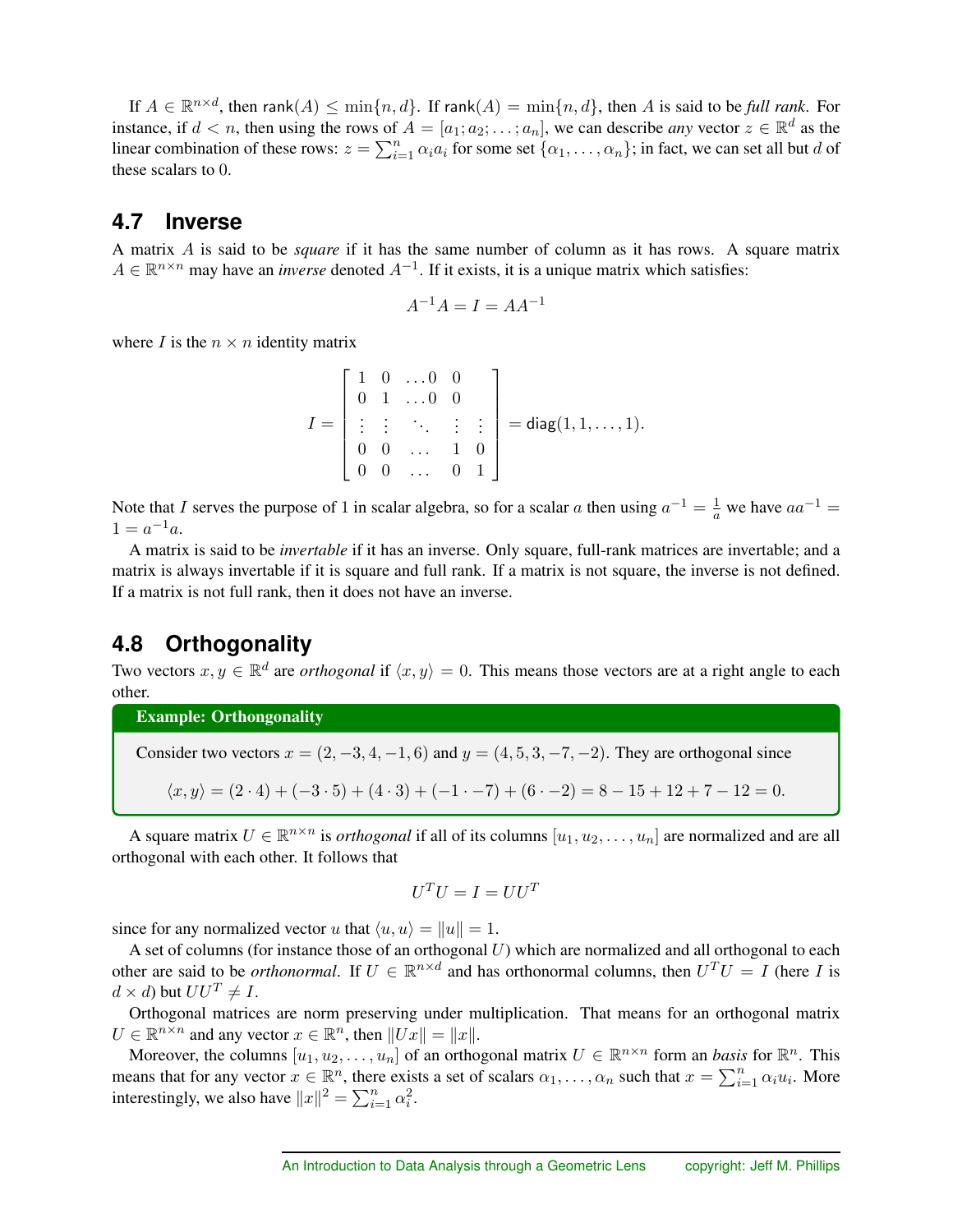This can be interpreted as *U* describing a *rotation* (with possible mirror flips) to a new set of coordinates. That is the old coordinates of *x* are  $(x_1, x_2, \ldots, x_n)$  and the coordinates in the new orthogonal basis  $[u_1, u_2, \ldots, u_n]$  are  $(\alpha_1, \alpha_2, \ldots, \alpha_n)$ .

## **4.9 Python numpy Example**

Python provides an excellent library called numpy (pronounced 'num-pie') for handling arrays and matrices, and performing linear basic algebra.

```
import numpy as np
from numpy import linalg as LA
#create an array, a row vector
v = np.array([1, 2, 7, 5])print v
#[1 2 7 5]
print v[2]
#7
#create a n=2 x d=3 matrix
A = np.array([[3, 4, 3], [1, 6, 7]])print A
#[[3 4 3]
# [1 6 7]]
print A[1,2]
#7
print A[:, 1:3]
#[[4 3]
# [6 7]]
#adding and multiplying vectors
u = np.array([3, 4, 2, 2])#elementwise add
print v+u
#[4 6 9 7]
#elementwise multiply
print v*u
#[ 3 8 14 10]
# dot product
print v.dot(u)
# 35
print np.dot(u,v)
# 35
#matrix multiplication
B = np.array([[1,2], [6,5], [3,4]])print A.dot(B)
#[[36 38]
# [58 60]]
x = np.array([3, 4])print B.dot(x)
#[11 38 25]
#norms
print LA.norm(v)
#8.88819441732
print LA.norm(v,1)
#15.0
```